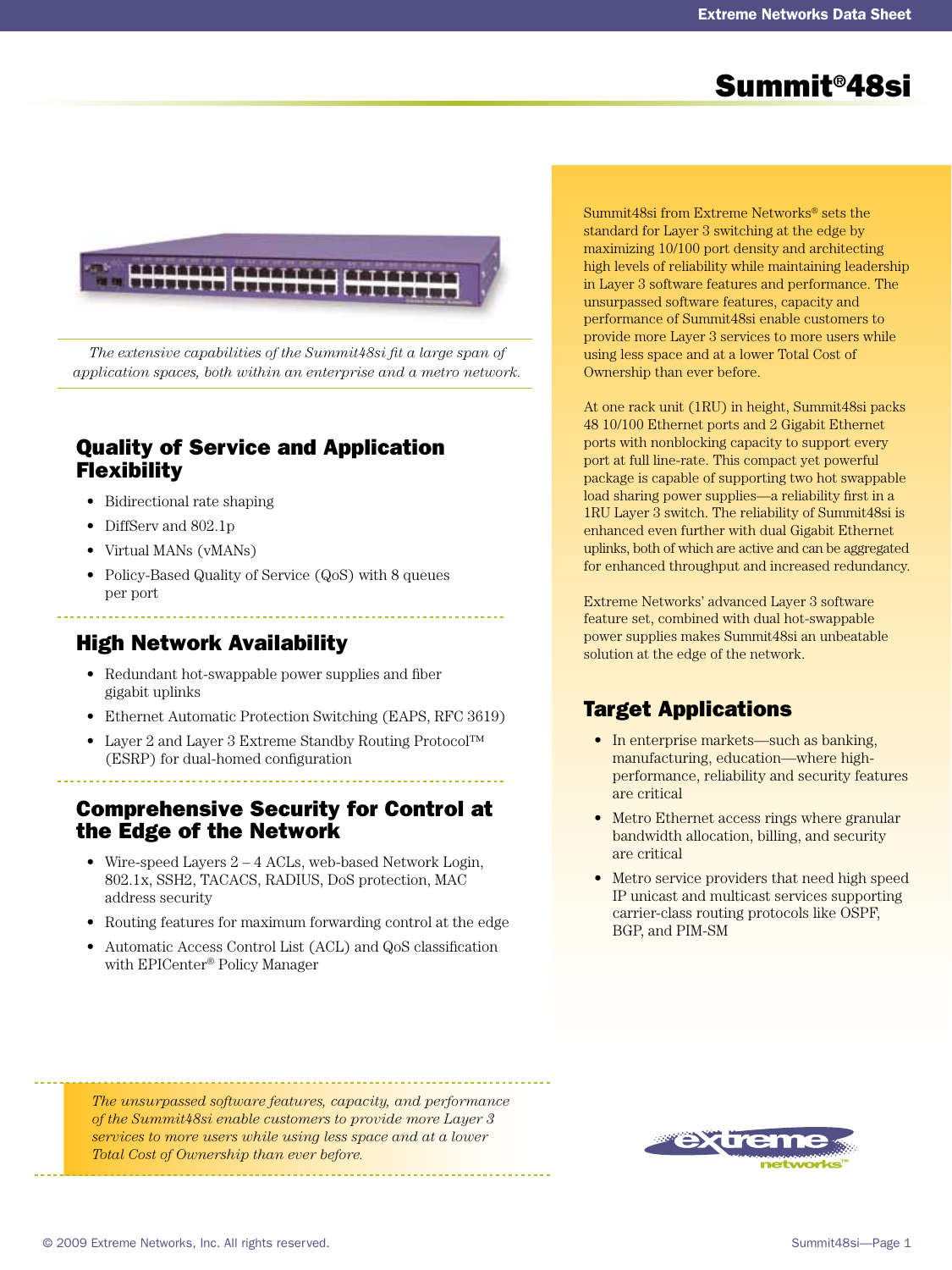### Summit48si Customer Benefits

#### Quality of Service and Application Flexibility

#### **Maximum Performance**

With industry-leading performance for the most demanding applications, Summit48si has a non-blocking architecture with 17.5 gigabits of throughput with wire-speed performance on every port.

Bidirectional rate shaping allows you to manage bandwidth on Layer 2 and Layer 3 traffic flowing both to and from the switch.

DiffServ and 802.1p deliver varied levels of service for time-sensitive, demanding applications for voice, video and data and ensure efficient bandwidth usage.

Eight hardware queues provide granularity for multiple applications, and guarantee low latency/low jitter for time sensitive applications (voice and multimedia) with support for advanced scheduling algorithms.

#### **Application Flexibility**

Summit48si features a 128K routing table size for maximum forwarding control at the edge with the same advanced feature set supported end-toend throughout the customer's network. Protocol-based VLANs enable the network administrators to define a packet filter that the switch uses as the matching criteria to determine if a particular packet belongs to a particular VLAN.

Virtual MANs (vMANs) feature is useful in building transparent private networks that need point-to-point or point-tomultipoint connectivity across an Ethernet infrastructure.

Policy-Based QoS with 8 queues per port, bidirectional rate shaping and bandwidth management provides the ability to prioritize mission-critical applications and traffic to deliver maximum productivity and deliver delay-sensitive applications such as voice and video.

#### High Network Availability

Redundant hot-swappable power supplies, and fiber gigabit uplinks provide true high availability as Summit48si immediately is able to failover to the redundant port and the user's application is unaffected. The user stays connected to the network and remains productive.

Summit48si delivers connectivity and productivity with advanced high availability features, such as EAPS (RFC 3619) with multidomain support to deliver subsecond (less than 50ms recovery) protection switching to interconnected switches in an Ethernet ring topology. EAPS is similar to Spanning Tree Protocol (STP), but offers the advantage of converging in significantly less time than STP or even Rapid Spanning Tree (802.1w) when a link breaks in the ring.

ESRP can be implemented at both Layers 2 and 3 and extends the Virtual Redundant Redundancy Protocol's (VRRP) capabilities, adding Layer 2 resiliency and loop prevention and Layer 3 default router redundancy.

Equal Cost Multipath (ECMP) allows the networks to be even more resilient as multiple equal-cost routes can be used concurrently to an end destination.

With the software redundant port feature, a specified primary port can be backed up by another port. Should the link go down on the primary port, the redundant port will establish link and become active. Thus multihomed redundancy can be easily designed without the complexity of a protocol.

#### Comprehensive Security for Control at the Edge of the Network

With IEEE 802.1x Login, network managers can always control who is connected to the network and prevent unauthorized clients from gaining access to the network.

Web-based Network Login does not require any specific client software and can work with any HTTP-compliant web browser and thus is independent of platform. Every user on every port can be authenticated so the network is protected at the most sensitive point of attack.

MAC address security allows identifying port abuse such as rogue wireless access points or hubs/switches on edge ports. It includes two features: lockdown on a per port basis and limiting the number of MAC addresses learned by a port. Lockdown

and saving learned MAC addresses between reboots can be used to protect dedicated ports for VoIP phones or printers from abuse. Limiting the number of MAC addresses learned on a port also allows enforcement of service level agreements in tenant or service provider environments.

SSHv2 allows network managers to securely configure the box remotelywithout any risk of packet snooping or man-inthe-middle attack. SSHv2, DoS protection, TACACS+ and RADIUS bring reliable secure configuration traffic (encryption) and authentication.

Scanning of malicious users or virusinfected end-clients can cause the Forwarding Database (FDB) table to fill up very quickly and FDB replacements to happen at higher rate. The attacks can hurt the quality of internal traffic significantly, if all Layer 3 forwarding is made by host lookup. The IPDA SUBNET lookup feature forces the attack traffic to use the IPFDB SUBNET forwarding table instead of the host-forwarding table. This feature is intended to decrease frequency of FDB collision and replacement and accelerate packet forwarding for Summit48si.

Multiple Supplicant (client) enables multiple clients to be individually authenticated on the same port.

Summit48si has wire-speed Layers 2 – 4 ACLs on every port for maximum security while maintaining maximum throughput.

#### Ease of Management

Extreme Networks has developed tools that save you time and resources in managing your network. EPICenter® provides all fault configuration, accounting, performance, and security functions to manage Extreme Networks' multi-layer switching equipment in a converged network. EPICenter Policy Manager provides layer-independent policy enforcement for Layers 1 – 4. Extreme Networks' software application, ServiceWatch®, delivers powerful, Layers  $4 - 7$  monitoring and management for mission-critical network services.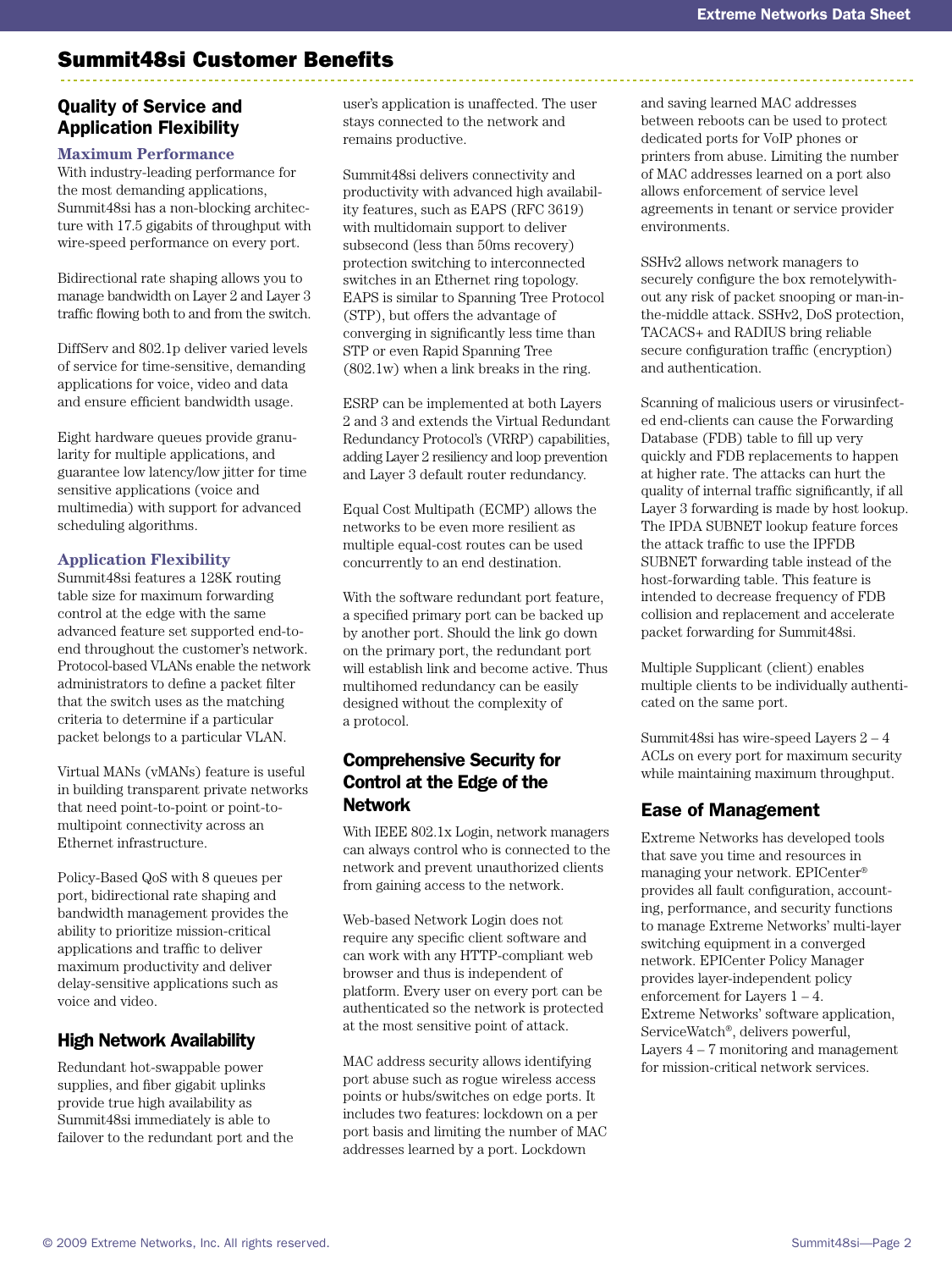## Technical Specifications

#### ExtremeWare 7.7 Supported Protocols

- General Routing and Switching
- RFC 1812 Requirements for IP Version 4
- Routers • RFC 1519 CIDR
- RFC 1256 IPv4 ICMP Router Discovery (IRDP)
- RFC 1122 Host Requirements
- RFC 768 UDP
- RFC 791 IP
- RFC 792 ICMP
- RFC 793 TCP
- RFC 826 ARP
- RFC 894 IP over Ethernet
- RFC 1027 Proxy ARP
- RFC 2338 VRRP
- RFC 3619 Ethernet Automatic Protection • Switching (EAPS) and EAPSv2
- IEEE 802.1D 1998 Spanning Tree Protocol (STP)
- IEEE 802.1w 2001 Rapid Reconfiguration for STP, RSTP
- IEEE 802.1s 2004 Multiple Instances of STP, **MSTP**
- Extreme Multiple Instances of Spanning Tree Protocol (EMISTP)
- PVST+, Per VLAN STP (802.1Q interoperable)
- Extreme Standby Router Protocol (ESRP)
- IEEE 802.1Q 2003 Virtual Bridged Local Area Networks
- Extreme Discovery Protocol (EDP)
- Static Unicast Routes
- Extreme Loop Recovery Protocol (ELRP)
- Software Redundant Ports
- IPX RIP/SAP Router specification
- VLANs
- IEEE 802.1Q VLAN Tagging
- IEEE 802.3ad Static configuration and dynamic (LACP) for server attached
- IEEE 802.1v: VLAN classification by Protocol and Port
- Port-based VLANs
- MAC-based VLANs
- Protocol-based VLANs
- Multiple STP domains per VLAN
- RFC-3069 VLAN Aggregation for Efficient IP Address Allocation
- Virtual MANs (vMANs)
- VLAN Translation
- Quality of Service and Policies
- IEEE 802.1D 1998 (802.1p) Packet Priority
- RFC 2474 DiffServ Precedence, including 8 queues/port
- RFC 2598 DiffServ Expedited Forwarding (EF)
- RFC 2597 DiffServ Assured Forwarding (AF)
- RFC 2475 DiffServ Core and Edge Router Functions
- RED as described in "Random Early Detection Gateways for Congestion Avoidance, Sally Floyd and Van Jacobson"
- RED as recommended in RFC 2309
- Bidirectional Rate Shaping
- Ingress Rate Limiting
- Layer 1-4, Layer 7 (user name) Policy-Based Mapping
- Policy-Based Mapping/Overwriting of DiffServ code points, .1p priority
- Network Login/802.1x and DLCS (Dynamic Link Context System, WINS snooping) based integration with EPICenter Policy Manager for dynamic user/device based policies
- RIP
- RFC 1058 RIP v1
- RFC 2453 RIP v2
- OSPF
- RFC 2328 OSPF v2 (including MD5 authentication)
- RFC 1587 OSPF NSSA Option
- RFC 1765 OSPF Database Overflow
- RFC 2370 OSPF Opaque LSA Option *Note: OSPF Edge License includes 2 active interfaces, router priority 0* IS-IS
- RFC 1142 (ISO 10589), IS-IS protocol
- RFC 1195, Use of OSI IS-IS for routing in TCP/ IP and dual environments

Extreme Networks Data Sheet

• RFC 1643 Ethernet MIB • RFC 1493 Bridge MIB • RFC 2737 Entity MIB, Version 2 • RFC 2674 802.1p/802.1Q MIBs • RFC 1354 IPv4 Forwarding Table MIB

• RFC 2233 Interface MIB

Spanning Tree Protocol

• IEEE 802.1x – 2001 MIB • Extreme extensions to 802.1x-MIB • Secure Shell (SSHv2) clients and servers • Secure Copy (SCPv2) client and server

• Secure FTP (SFTP) server • sFlow version 5 • NetFlow version 1 export • Configuration logging

Multiple Syslog Servers

and VLAN Aggregation MIBs

authentication (see above) • RFC 1492 TACACS+

• RFC 2865 RADIUS Authentication • RFC 2866 RADIUS Accounting

Authentication Protocol (EAP) • RFC 3580 802.1X RADIUS

web-based Network Login

Control for Network Login

based and 802.1x modes) • Guest VLAN for 802.1x

• Network Address Translation (NAT)

mechanism)

Disable

• Layer 2/3/4/7 ACLs

invalidly sourced traffic

• RFC 3579 RADIUS Support for Extensible

• RFC 2246 TLS 1.0 + SSL v2/v3 encryption for

• Multiple supplicants for Network Login (web-

• IEEE 802.1x – 2001 Port-Based Network Access

• MAC Address Security - Lockdown, limit and aging • IP Address Security with DHCP Option 82, DHCP • Enforce/Duplicate IP Protection via ARP Learning

• Source IP Lockdown – Dynamic filtering against

• RADIUS Per-command Authentication • MAC based Network Login using RADIUS • Access Profiles on All Routing Protocols • Access Profiles on All Management Methods • Network Login (web-based DHCP/HTTP/RADIUS

• IFFF 802.1ab LLDP

**Security** 

• Multiple Images, Multiple Configs

• BSD System Logging Protocol (SYSLOG), with

• Local Messages (criticals stored across reboots)

ExtremeWare vendor MIBs: Includes ACL, MAC FDB, IP FDB, MAC Address Security, Software Redundant Port, NetFlow, DoS-Protect MIB, QoS policy, Cable Diagnostics, VLAN config, vMAN, VLAN Translation

• Routing protocol MD5 authentication (see above) • Secure Shell (SSHv2), Secure Copy (SCPv2) and SFTP with encryption/authentication • SNMPv3 user based security, with encryption/

• RFC 1724 RIPv2 MIB • RFC 1850 OSPFv2 MIB • RFC 1657 BGPv4 MIB • RFC 2787 VRRP MIB

MIB

for IPv4

• RFC 2096 IP Forwarding Table MIB

• RFC 2925 Ping/Traceroute/NSLOOKUP MIB • RFC 2932 – IPv4 Multicast Routing MIB

• RFC 2933 – Internet Group Management Protocol

• RFC 2934 – Protocol Independent Multicast MIB

• draft-ietf-bridge-8021x-01.txt (IEEE8021-PAE-MIB)

• Draft-ietf-bridge-rstpmib-03.txt – Definitions of Managed Objects for Bridges with Rapid

- RFC 2104, HMAC: Keyed-Hashing for Message Authentication, IS-IS HMAC-MD5 Authentication
- RFC 2763 (Dynamic Host Name Exchange for
- IS-IS) BGP4
- RFC 1771 Border Gateway Protocol 4
- RFC 1965 Autonomous System Confederations for BGP
- RFC 2796 BGP Route Reflection (supersedes RFC 1966)
- RFC 1997 BGP Communities Attribute
- RFC 1745 BGP4/IDRP for IP-OSPF Interaction
- RFC 2385 TCP MD5 Authentication for BGPv4
- RFC 2439 BGP Route Flap Damping
- IP Multicast
- RFC 2362 PIM-SM
- PIM-DM Draft IETF PIM Dense Mode v2-dm-03
- PIM Snooping
- DVMRP v3 draft IETF DVMRP v3-07
- RFC 1112 IGMP v1
- RFC 2236 IGMP v2
- IGMP Snooping with Configurable Router • Registration Forwarding
- IGMP Filters
- Static IGMP Membership
- Static Multicast Routes
- Mtrace, draft-ietf-idmr-traceroute-ipm-07 • Mrinfo
- 
- Management and Traffic Analysis
- RFC 2030 SNTP, Simple Network Time Protocol v4
- RFC 1866 HTML web-based device management and Network Login
- RFC 2068 HTTP server
- RFC 854 Telnet client and server
- RFC 783 TFTP Protocol (revision 2)
- RFC 951, 1542 BootP
- RFC 2131 BOOTP/DHCP relay agent and DHCP server
- RFC 1591 DNS (client operation)
- RFC 1155 Structure of Mgmt Information (SMIv1)
- RFC 1157 SNMPv1
- RFC 1212, RFC 1213, RFC 1215 MIB-II, Ethernet-Like MIB & TRAPs
- RFC 1573 Evolution of Interface

1, Version 2 and Version 3 • RFC 2665 Ethernet-Like-MIB

Alarms and Events

• RFC 2613 SMON MIB • RFC 2668 802.3 MAU MIB

• RFC 1901 – 1908 SNMP Version 2c, SMIv2 and Revised MIB-II

© 2009 Extreme Networks, Inc. All rights reserved. Summit48si—Page 3 Summit48si—Page 3

• RFC 2570 – 2575 SNMPv3, user based security, encryption and authentication • RFC 2576 Coexistence between SNMP Version

• RFC 1757 RMON 4 groups: Stats, History,

• RFC 2021 RMON2 (probe configuration)